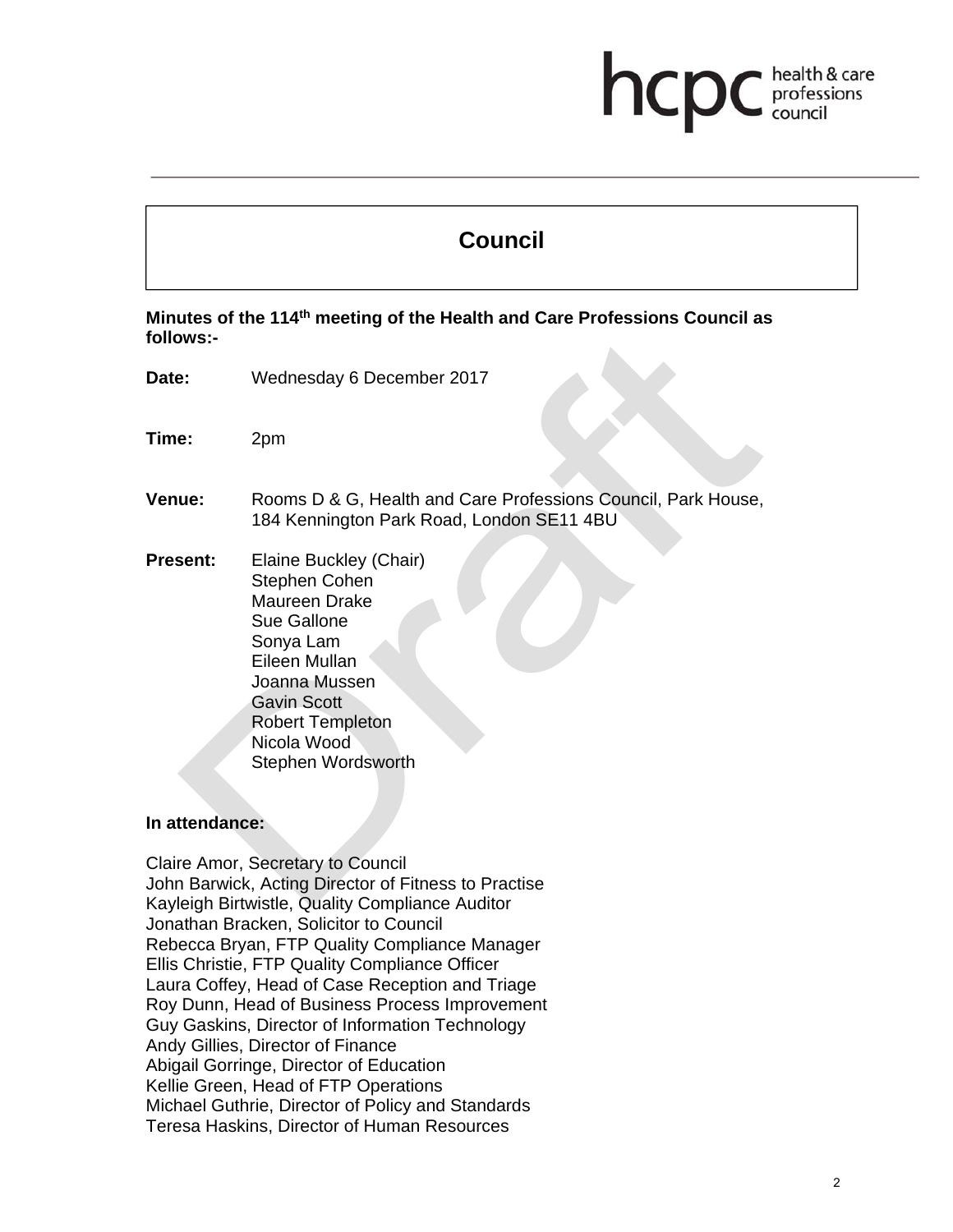Jacqueline Ladds, Director of Communications Louise Lake, Director of Council and Committee Services Matthew Nelson, Education Systems and Quality Manager Greg Ross-Sampson, Director of Operations Marc Seale, Chief Executive and Registrar John Tallis, Assurance and Development Officer John Witt, Capsticks Solicitors LLP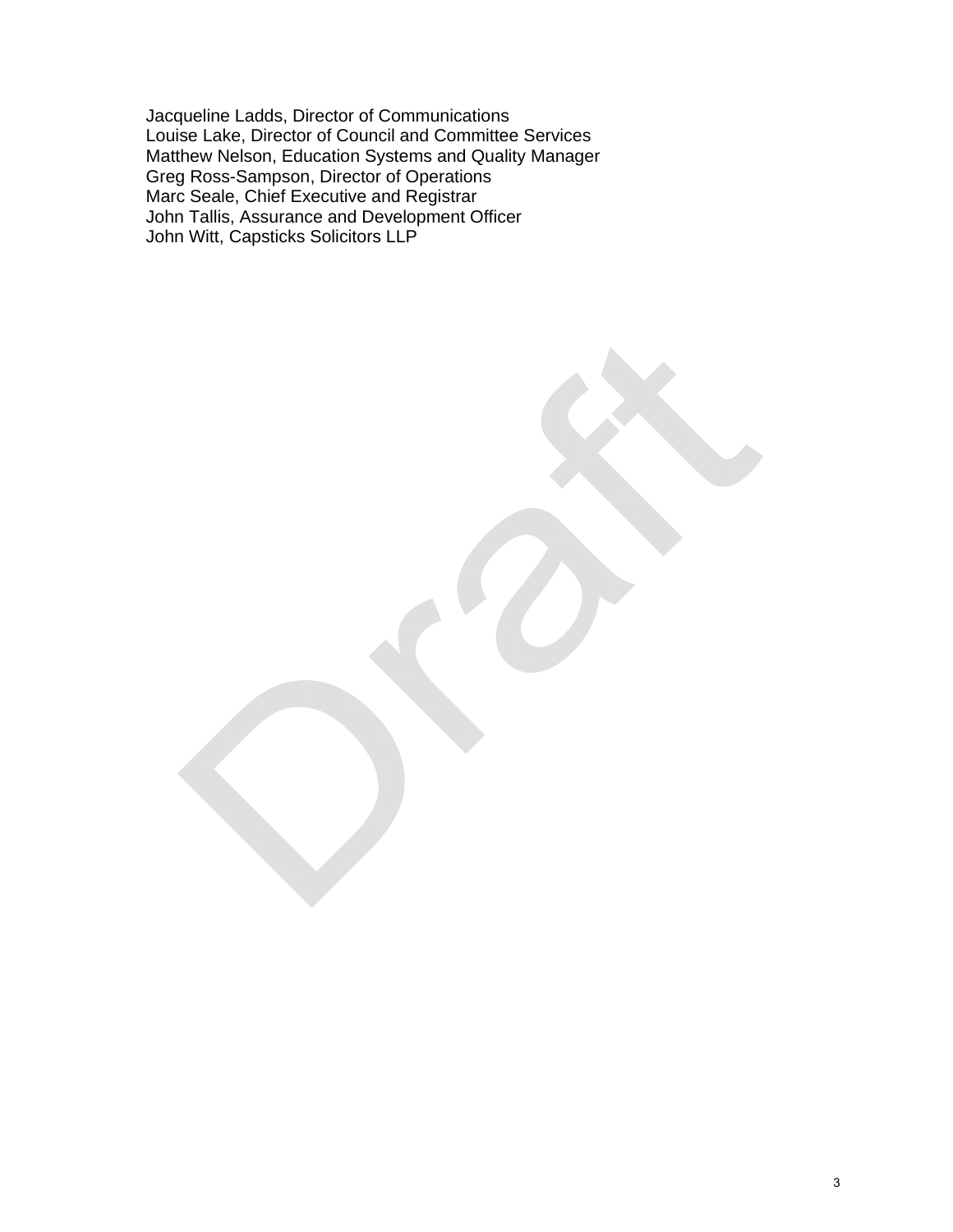## Public Agenda

## **Item 1.17/165 Chair's welcome and introduction**

1.1. The Chair welcomed Council members and those seated in the public gallery to the 114<sup>th</sup> meeting of Council.

## **Item 2.17/166 Apologies for absence**

2.1 Apologies were received from Graham Towl.

## **Item 3.17/167 Approval of Agenda**

3.1 The Council approved the agenda.

## **Item 4.17/168 Declaration of Members' interests**

4.1 Nicola Wood declared a standing interest as a non-executive Director of the Board of the Information Commissioner's Office.

## **Item 5.17/169 Minutes of the Council meeting of 20 and 21 September 2017**

- 5.1 The Council considered the minutes of the 113<sup>th</sup> meeting of the Health and Care Professions Council.
- 5.2 The Council agreed the minutes.

## **Item 6.17/170 Matters arising**

- 6.1 The Council noted those matters arising from the meetings held on 20 and 21 September 2017.
- 6.2 The Council received a verbal update on matters arising item two, relating to the symbols used to represent the different HCPC professions. It was noted that the symbols have been in use since 2011 when the 'check the register' app was introduced. The symbols were tested with service user groups during the production of the guide 'What you should expect from your health and care professional'. No negative feedback has been received about the symbols, but these will be reviewed and tested with stakeholders as part of a planned HCPC visual identity review.
- 6.3 The Council noted the report.

#### **Item 7.17/171 Chair's report**

7.1 The Council received a report from the Chair.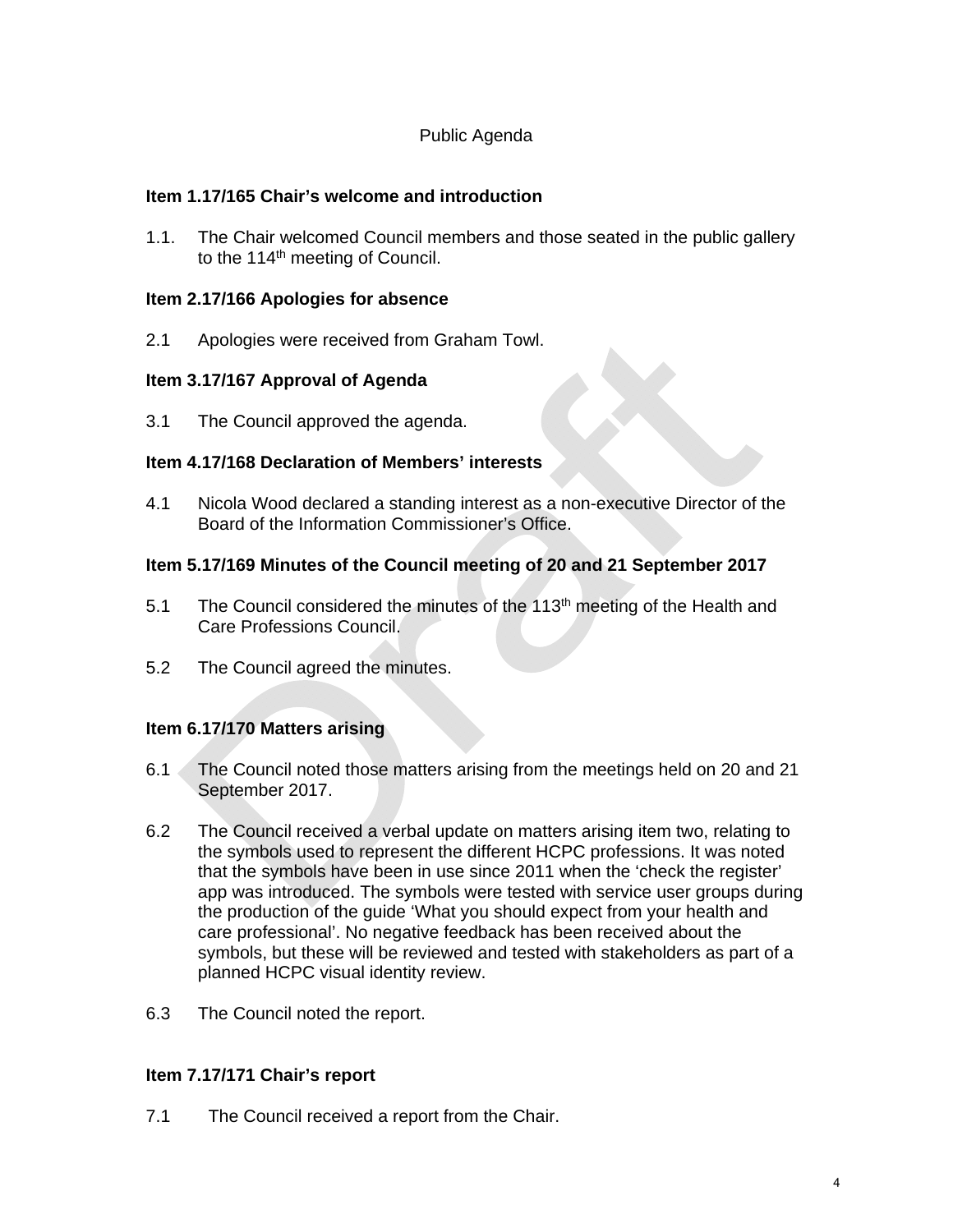- 7.2 During discussion the following points were noted:-
	- in October the HCPC undertook a number of well received stakeholder engagement meetings in Northern Ireland. In addition, Council and the Executive held a successful development session identifying the key priorities which will inform the corporate business plan;
	- several HCPC colleagues including the Chair and two Council members attended and contributed to the annual Scottish regulatory conference on 30 October;
	- the Chair and Chief Executive have recently met with a number of professional bodies. Effort has been made to connect with the smaller professional bodies as part of this cycle of meetings; and
	- following the recent Council governance review, recruitment of independent members of committees has now concluded.
- 7.3 The Council noted that, following confirmation from the Privy Council, Kathryn Foreman will join the Council as a lay member from 1 January 2018. The Chair requested that members begin to include Kathryn in group email discussion between Council meetings.
- 7.4 The Chair noted that Council member Nicola Wood would end her term of office on 31 December 2017 and that this was her last Council meeting, The Chair thanked Nicola for her contribution to Council and Remuneration Committee.
- 7.5 The Council noted the report.

## **Item 8.17/172 Chief Executive**'**s report**

- 8.1 The Council received a report from the Chief Executive.
- 8.2 The Chief Executive highlighted the following points from his report:
	- a further meeting with the Department of Health and Department for Education regarding the regulation of social workers in England took place on 25 October. Registration and education arrangements were discussed;
	- the roles of Chief Executive and Chair of Social Work England are being advertised;
	- on 30 November, the HCPC and GMC attended a roundtable meeting with Minister of State for Health, Philip Dunne, and the Royal Colleges. Those in attendance agreed that regulation of physician's associates is desirable;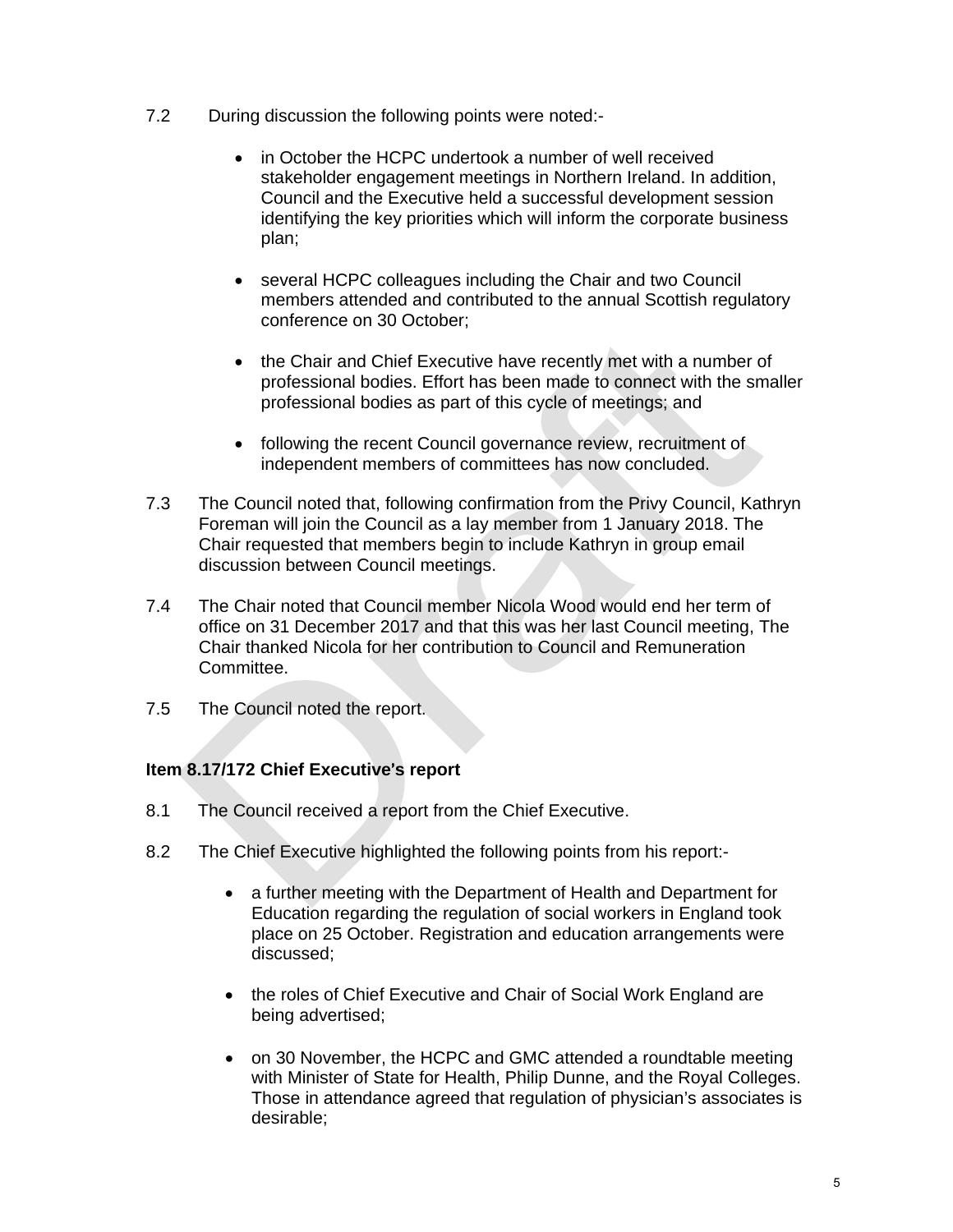- the Chief Executives and Chairs of the 9 healthcare professions regulators and the PSA met on 27 November to discuss regulatory reform. It was agreed that a common position should be sought on what the regulators are seeking from reform;
- Government has recently published three relevant consultations, regulation of medical associate professions including physician associates, reform of professional regulation and regulation of nursing associates in England. In addition, the PSA has published its report 'Right touch reform';
- on 15 November the HCPC held a joint research seminar with the Australian Health Practitioner Regulation Agency. The Director of Policy and Standards and Council member Stephen Wordsworth copresented on the University of Surrey research; and
- the HCPC has agreed to seek to extend its contract with Kingsley Napley for a further 12 months to 31 March 2019. This decision was agreed by the Director of Fitness to Practise, Chief Executive and Chair, and was made in light of the current uncertainty about the timetable for the transfer of the regulation of social workers in England. The contract will be re-tendered in 2019-20.
- 8.3 The Council discussed the rise in open pre investigating committee fitness to practise cases. It was noted that this rise could be attributed to the extra scrutiny and proactive investigation work applied following concerns raised by the PSA.
- 8.4 The Council requested that in future the graph of registrant numbers on page 50 of the report be presented both with and without social workers in preparation for the transfer.
- 8.5 The Council discussed the registration transformation project. It was noted that unexpected issues arose during the penetration testing phase and that these bugs required a fix before the system could go live. The Executive are requesting an early release from Microsoft of the fix for these issues which is currently due to roll out in January 2018.
- 8.6 The Council noted that employee turnover rate remains relatively high. The average length of service of a HCPC employee is 4 years 7 months, the median is 3 years 4 months. The Council noted that focused work on retention is ongoing. The Executive has converted many fixed term positions into permanent roles as discussed by Council in September 2017, however this is not yet reflected in the report.
- 8.7 The Council agreed that the Chief Executive would report to the Council on progress of the PSA performance report action plan at future meetings.
- 8.8 The Council noted the report.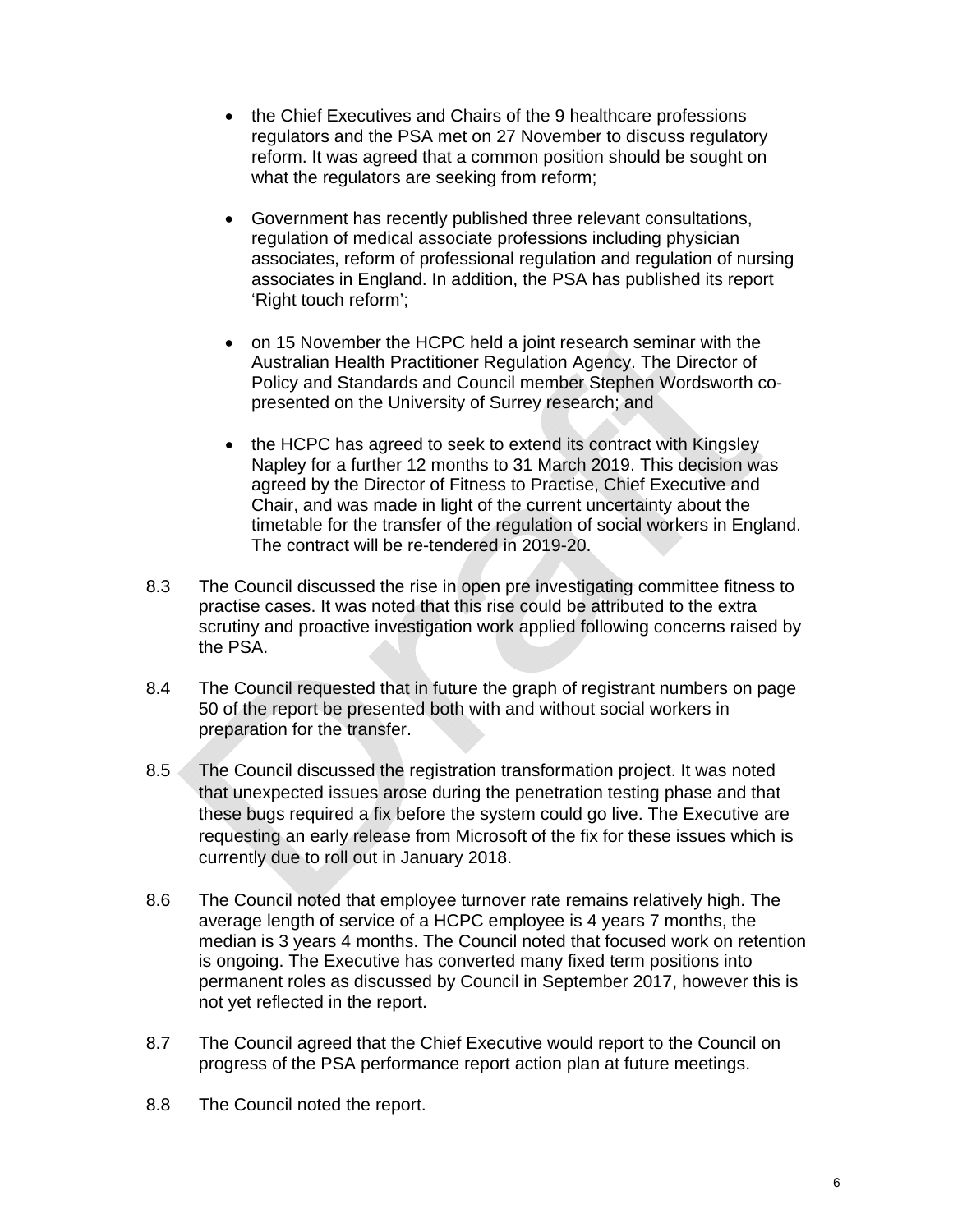## **Item 9.17/173 Social Work England**

- 9.1 The Chief Executive provided the Council with a verbal update on recent progress in the government's plans for a new regulator, Social Work England. The Council noted the following points:-
	- the HCPC's input has been sought for a Cabinet Office infrastructure review of the current timetable for the project;
	- the Executive is reviewing detailed income assumptions with a focus on timing. The Executive considers it vital to avoid a situation where registrants are charged registration fees twice, as occurred with the GSCC transfer; and
	- no funding has been released to cover the HCPC's costs in preparing for the transfer. It is expected this will progress when secondary legislation is passed. It was noted that the current resource requirements are manageable.
- 9.2 The Council discussed the financial challenges posed by the loss of income post social worker transfer. The Council expressed the need for the Executive to alert the Council if and when action is needed in terms of a decision on fee levels. It was noted that analysis of the impact on income has been undertaken and discussed by Council but that this should continue and that the Council should reach a conclusion on fees before the new financial year due to the long lead times involved in achieving legislative agreement for any increase.
- 9.3 The Council did not consider that all possibilities for reducing costs had been explored and that this should continue.
- 9.4 The Council agreed that the HCPC's communication of what registrants get for their fees or making enhancements to this should also be explored if the Council agrees to pursue a rise in registration fee.

#### **Item 10.17/174 Professional Standards Authority for Health and Social Care Performance Review Report 2016-17 and HCPC**'**s future plan**

- 10.1 The Council received a report from the Executive.
- 10.2 The Council noted that the PSA published its annual performance review of the HCPC in October 2017. The PSA concluded that the HCPC met all of the standards relating to guidance and standards, education and training and registration. However, of the ten fitness to practise standards, six were not met.
- 10.3 The Executive accepts the areas of concern identified by the PSA and acknowledge that an extensive programme of activity is needed to ensure the required improvement. This includes both strategic and operational changes.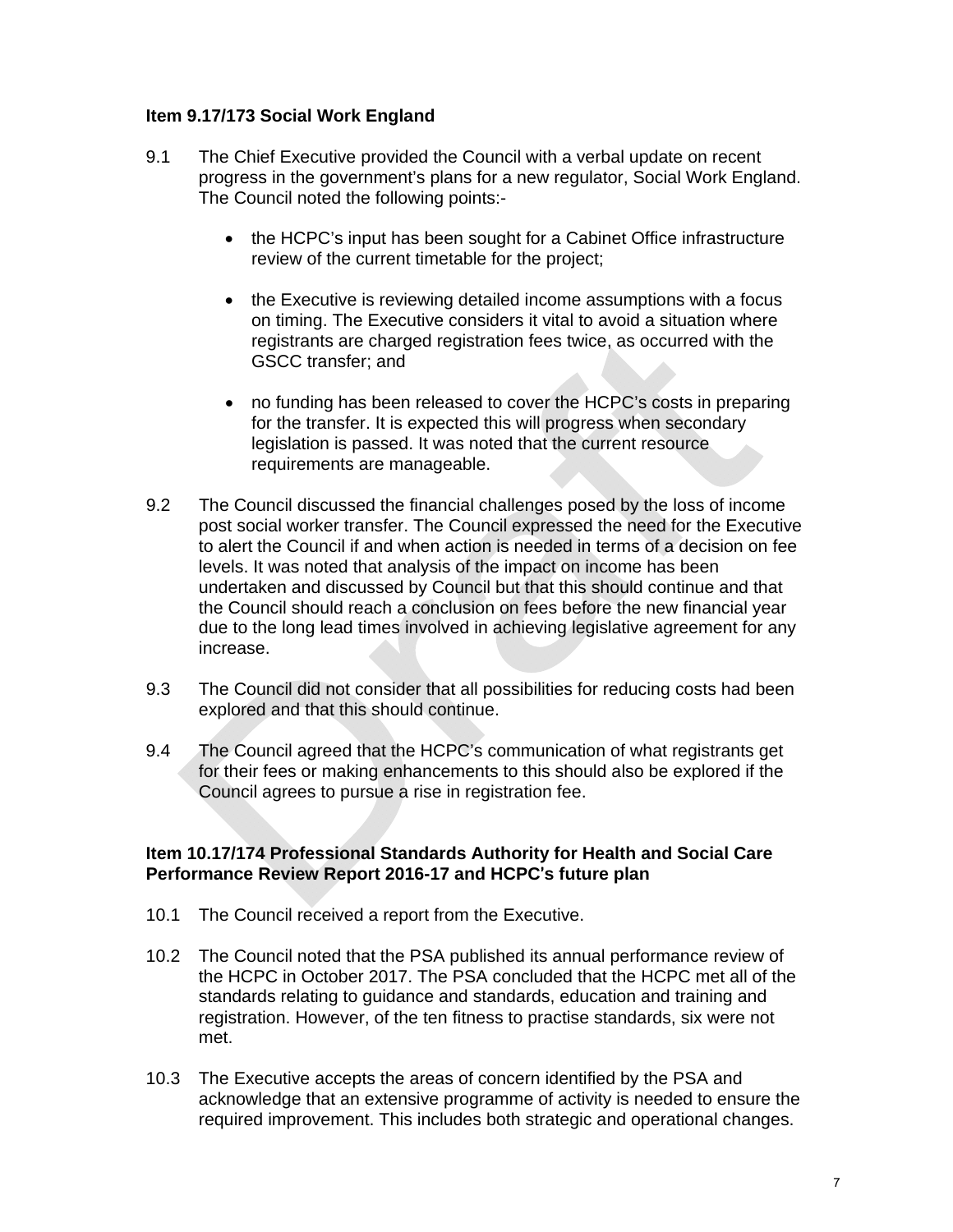- 10.4 During discussion the following points were noted:-
	- on receipt of the PSA's draft performance report for 2016-17, immediate steps were taken to evaluate whether the higher risk concerns remained current. Where this was the case, steps have been taken to manage the risk while a longer-term improvement plan was developed;
	- the PSA has recognised the progress made on timeliness and risk assessment quality since the last performance report;
	- the Executive has initiated an FTP Improvement project to address the areas of improvement identified. This will be managed as a major project. This will ensure regular reporting and oversight by the Executive and Council as well as the consideration of potential resource impacts and impact on other departments;
	- the realignment of the fitness to practise department was implemented in December 2016. A detailed evaluation of the impact of the realignment is part of the current departmental work plan;
	- the turnover of Case Managers poses a challenge as reliance on temporary resource can have an impact on quality. The other health care regulators face similar challenge in this area and the HCPC is working with the other regulators to identify ways to improve retention;
	- provision for an additional seven posts to ensure the department has sufficient capacity to address the key concerns has already been secured and reflected in the month 6 budget reforecast. Recruitment to these posts has commenced; and
	- refresher training on the case closure process has already completed. New interactive training delivery is being utilized.
- 10.5 The Council welcomed the response to the report and proposed improvement plan as thorough and honest. It acknowledged the ambitiousness of the plans set out and the challenges ahead in effecting change.
- 10.6 The Council questioned the likelihood that the HCPC would meet the 10 FTP standards in the next performance report. It was noted that improvements would take time due to the life cycle of FTP cases and that the performance review process for 2017-18 has already been initiated. The PSA will be reviewing cases already in the system that will not be impacted by improvement work already undertaken. The Executive stated that it hoped that progress in the areas of risk assessment and timeliness would be acknowledged by the PSA in the next report due to the focused efforts to improve these areas over the last year.
- 10.7 The Council discussed how it will measure performance improvement resulting from the improvement plan. It was noted that key evaluation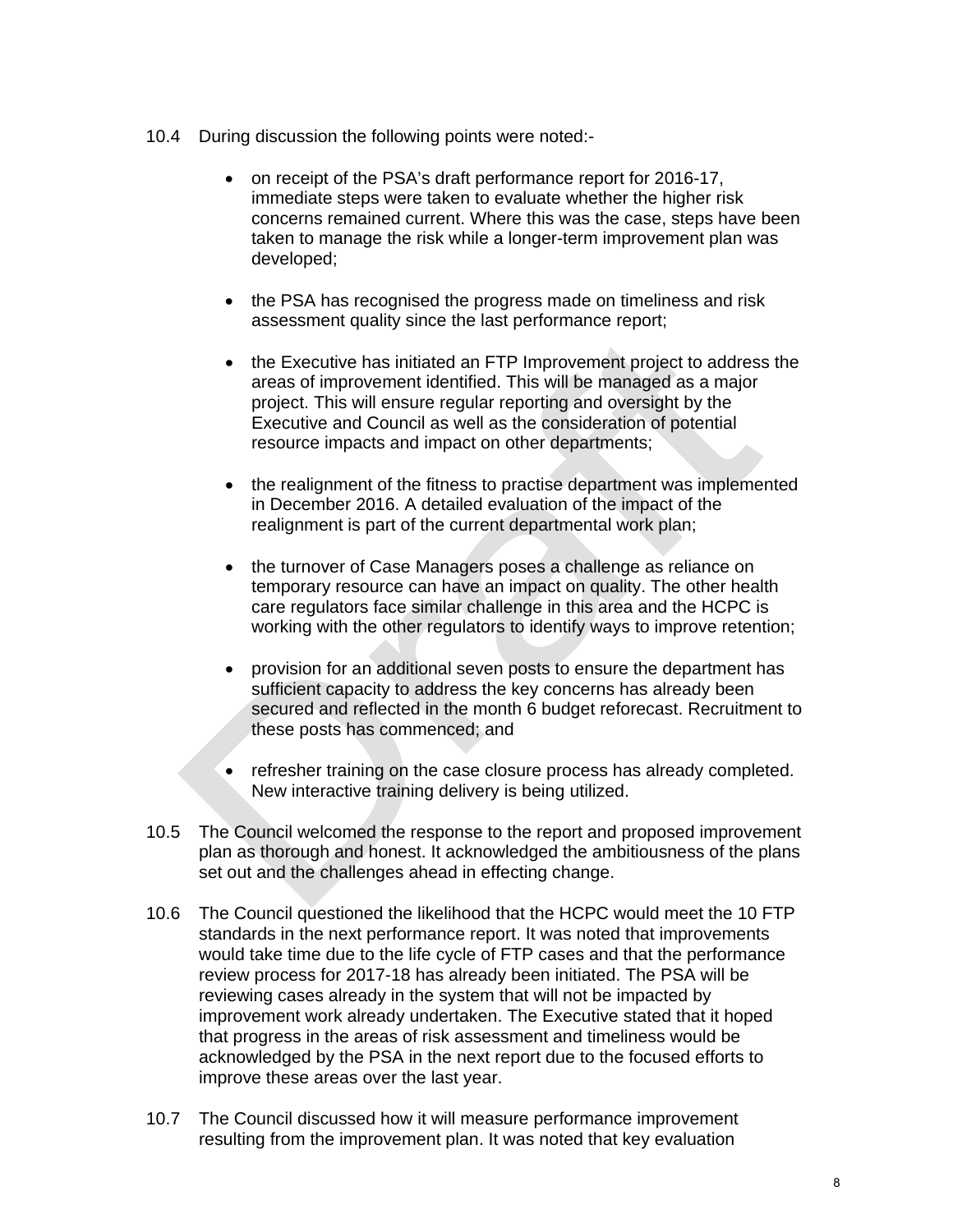activities are built into the plan for this purpose. Regular updates on the action plan will be provided through the Chief Executive's report. It was suggested that the Audit Committee could have a role in monitoring progress and that the internal auditors, Grant Thornton, could be engaged to provide an external scrutiny and support.

- 10.8 The Council discussed the reputational impact of the report. It was noted that the report was not picked up by the professional press. The Chair and Chief Executive have included the performance report on the agenda for their current cycle of professional body meetings. It was agreed that consideration of how best to communicate the HCPC's FTP messages is required.
- 10.9 The Council discussed the HCPC's relationship with the PSA. The Council considered that this was a weakness previously not identified and addressed adequately. It was noted that the Director of Fitness to Practise now regularly meets with the PSA's Director of Scrutiny and Quality, ensuring that they are informed of improvement progress in their areas of concerns. The Chair and Chief Executive also continue to meet regularly with their counterparts at the PSA.
- 10.10 The Council discussed the nature of PSA standards and how these are met. It was agreed that there is a level of interpretation for each regulator to engage with. It was agreed that the HCPC can judge its performance by looking for improvements on previous year's performance.
- 10.11 The Council discussed the HCPC performance against the PSA standards historically. It was noted that the level of performance required to meet the standards has developed with time and the HCPC's perception of the standards thresholds may not have kept up with this.
- 10.11 The Council agreed that it would hold a session to explore what the Council and Executive consider good performance looks like within the PSA standards framework. It was agreed that this session will take place before the Council meeting in February 2018. It was noted that this understanding could be enhanced by stakeholder engagement.
- 10.12 The Council emphasised that the Executive should raise with it any concerns about resource at the earliest opportunity. It was noted that Council will discuss the Corporate Plan and KPIs in January 2018. FTP improvement will be a key area for KPI development.
- 10.13 The Council thanked the Director of Fitness to Practice and his colleagues for their openness in developing an improvement plan to address the concerns raised. The Council emphasised shared ownership of the issues raised is required and that the action plan should be seen as HCPC wide and not specifically focused on the Fitness to Practise Directorate.
- 10.12 The Council noted the contents of the paper.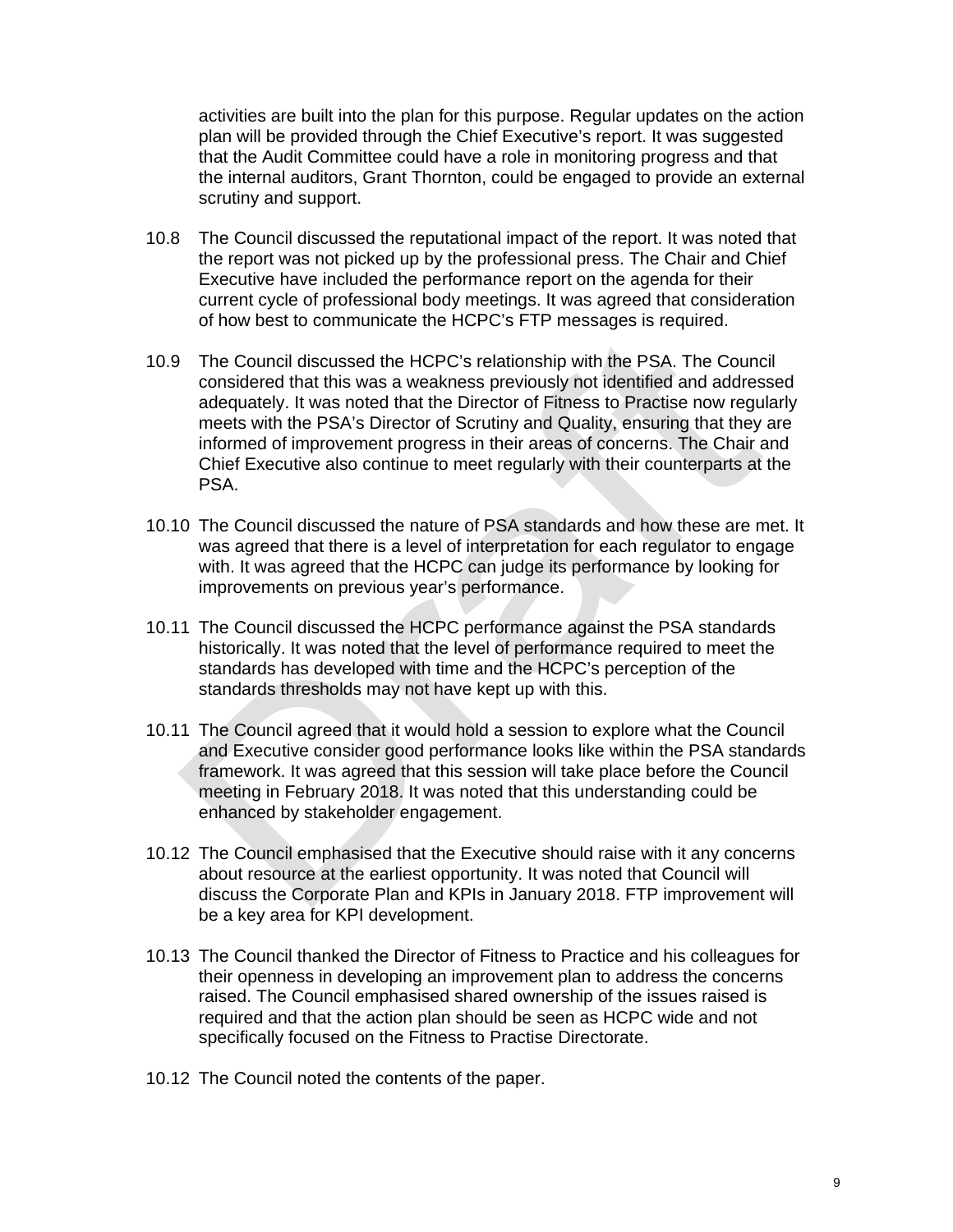## **Item 11.17/175 Internal Quality Assurance**

- 11.1 The Council received a report from the Executive.
- 11.2 The Council received an overview of current internal quality assurance activity.
- 11.3 It was noted that the Executive are reviewing arrangements in order to raise the profile of internal quality assurance. The Executive is working with internal auditors, Grant Thornton, to develop a brief for consultancy advice. It will focus on assurance on the quality of judgements that are made in the core regulatory processes, including the best way to organise and deliver this quality assurance activity and resource.
- 11.4 The Council noted that the Director of Policy and Standards will assume an oversight role for internal quality assurance. He will provide 'external' challenge to annual quality assurance work plans and receive and consider copies of audit reports. He will also look at developing improved reporting to the Chief Executive and Executive Management Team.
- 11.5 The Council noted the report.

#### **Item 12.17/176 Resolution**

#### **Resolution**

The Council is invited to adopt the following:

'The Council hereby resolves that the remainder of the meeting shall be held in private, because the matters being discussed relate to the following;

- (a) information relating to a registrant, former registrant or application for registration;
- (b) information relating to an employee or office holder, former employee or applicant for any post or office;
- (c) the terms of, or expenditure under, a tender or contract for the purchase or supply of goods or services or the acquisition or disposal of property;
- (d) negotiations or consultation concerning labour relations between the Council and its employees;
- (e) any issue relating to legal proceedings which are being contemplated or instituted by or against the Council;
- (f) action being taken to prevent or detect crime to prosecute offenders; the source of information given to the Council in confidence; or
- (h) any other matter which, in the opinion of the Chair, is confidential or the public disclosure of which would prejudice the effective discharge of the Council's functions.'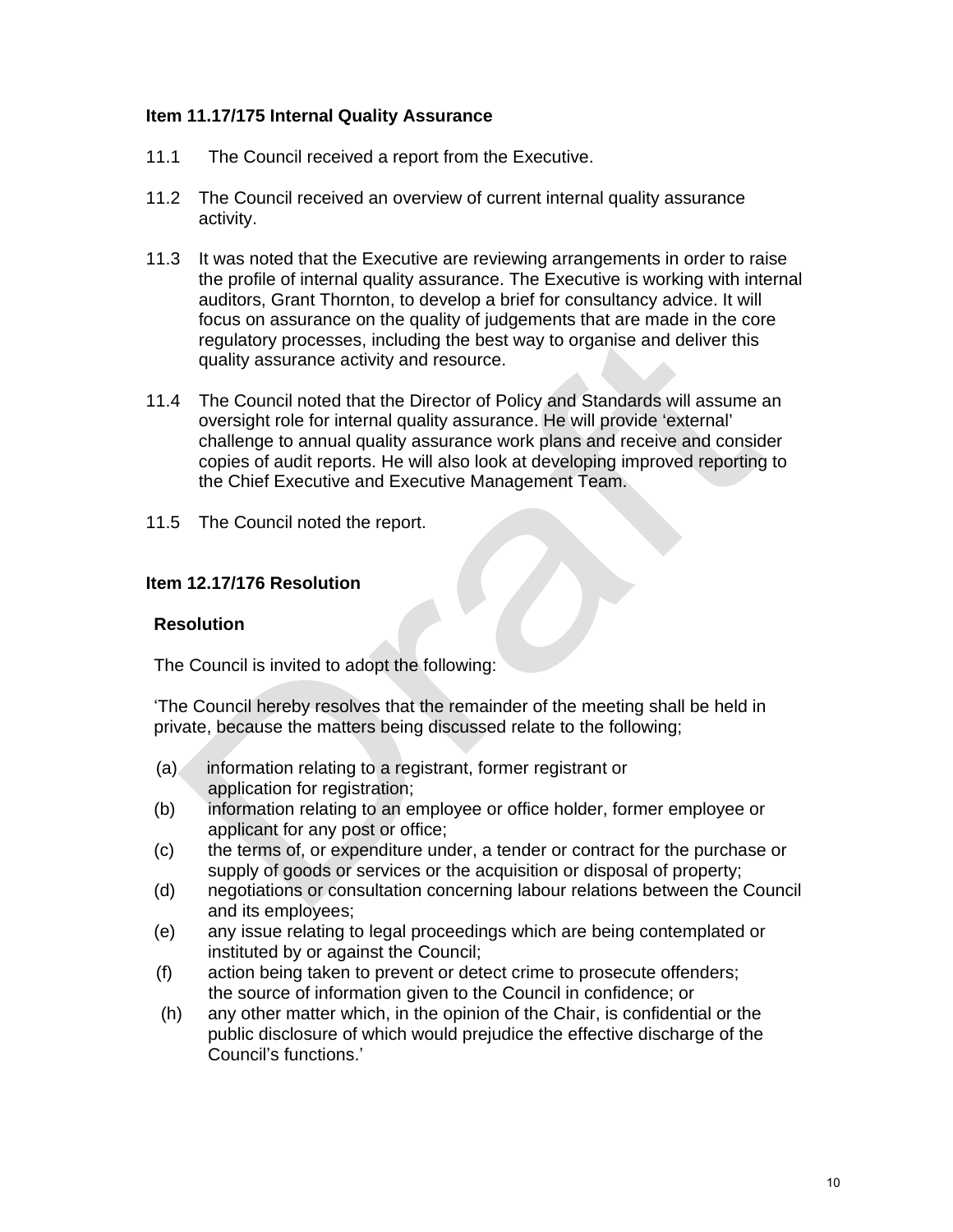| <b>Item</b> | <b>Reason for Exclusion</b> |
|-------------|-----------------------------|
| 13          | a, b, c, g, h               |
| 14          |                             |
| 15          |                             |

Summary of matters discussed in private session;

- The Council considered the private minutes of its meeting held on 20 and 21 September 2017
- The Council confirmed the membership of the Education and Training **Committee**
- The Council, Chief Executive and Director of Human Resources discussed future leadership at the HCPC

Chair: …………………………..

Date: …………………………..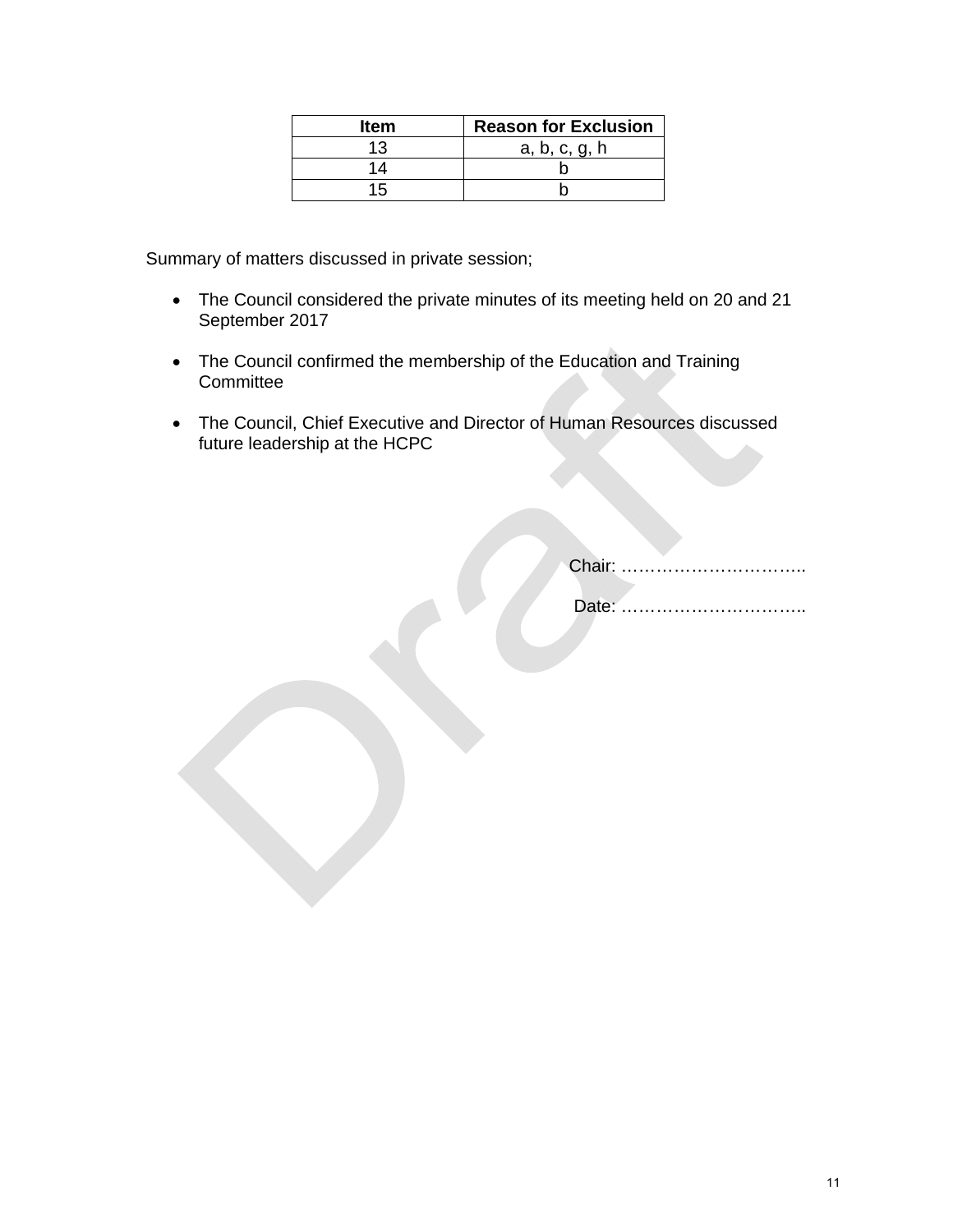## health & care hcp professions

# **Council**

## **Minutes of the 114th meeting of the Health and Care Professions Council as follows:-**

- **Date:** Thursday 7 December 2017
- **Time:** 10am
- **Venue:** Rooms D & G, Health and Care Professions Council, Park House, 184 Kennington Park Road, London SE11 4BU
- **Present:** Elaine Buckley (Chair) Maureen Drake Sue Gallone Sonya Lam Joanna Mussen Gavin Scott Robert Templeton Nicola Wood Stephen Wordsworth

#### **In attendance:**

Claire Amor, Secretary to Council Kayleigh Birtwistle, Quality Compliance Auditor John Barwick, Acting Director of Fitness to Practise Jonathan Bracken, Solicitor to Council Roy Dunn, Head of Business Process Improvement Guy Gaskins, Director of Information Technology Abigail Gorringe, Director of Education Michael Guthrie, Director of Policy and Standards Teresa Haskins, Director of Human Resources (from item 8) Michael Humphreys, Professional Standards Authority Grant Imlach, Media and PR Manager Louise Lake, Director of Council and Committee Services Jacqueline Ladds, Director of Communications Antonio Pinheiro, Finance and Procurement Officer Sarah Ritchie, Policy Officer Greg Ross-Sampson, Director of Operations Marc Seale, Chief Executive and Registrar (until item 11) Tian Tian, Head of Financial Accounting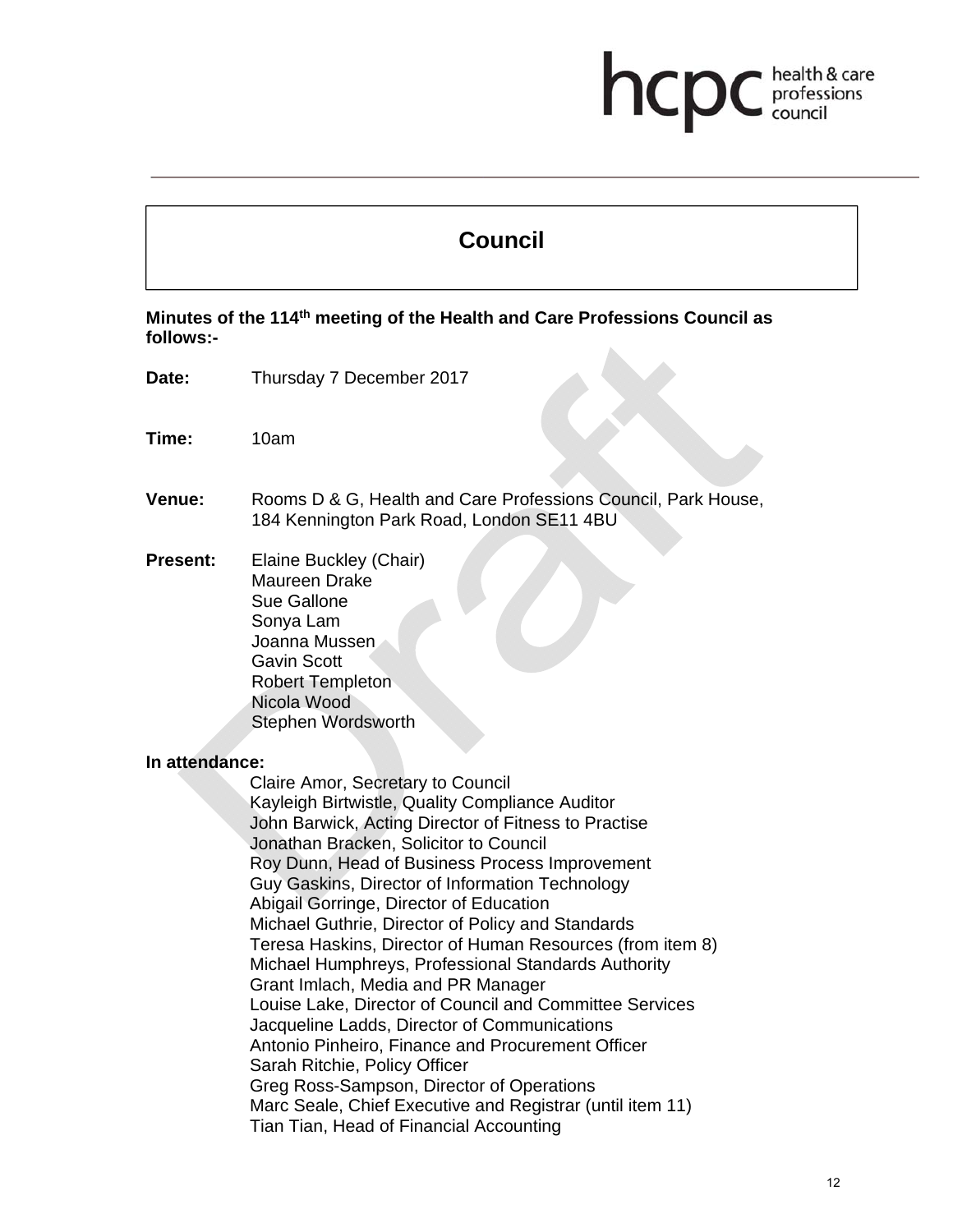## Public Agenda

## **Item 1.17/181 Chair's welcome and introduction**

1.1. The Chair welcomed Council members and those seated in the public gallery to the 114<sup>th</sup> meeting of Council.

## **Item 2.17/182 Apologies for absence**

2.1 Apologies were received from Stephen Cohen, Eileen Mullan and Graham Towl.

#### **Item 3.17/183 Approval of Agenda**

3.1 The Council approved the agenda.

## **Item 4.17/184 Declaration of Members' interests**

4.1 Nicola Wood declared a standing interest as a non-executive Director of the Board of the Information Commissioner's Office.

#### **Item 5.17/185 Consultation on the regulation of medical associate professions**

- 5.1 The Council received a paper from the Executive.
- 5.2 During the discussion the following points were made:
	- the Department of Health is consulting on the regulation of medical associate professions in the UK;
	- the consultation has been promoted via the HCPC website, social media, issues brief, the 'In Focus' newsletter and a stakeholder email; and
	- the Chief Executive and Chair are scheduled to meet with the President of the Faculty of Physician Associates of the Royal College of Physicians on 14 December.
- 5.3 The Council discussed the consultation question on the level of professional assurance appropriate for Surgical Care Practitioners and Advanced Critical Care Practitioners. It was agreed that the HCPC's response was a sound application of the PSA criteria for regulation. The possibility of an annotation for these groups was discussed. It was noted that the HCPC register already allows for sub-specialisms for example with psychologists.
- 5.4 The Council agreed that physician's associates need to be a distinct profession for public understanding of their role, and care is needed that they are not mistaken to be doctors by members of public.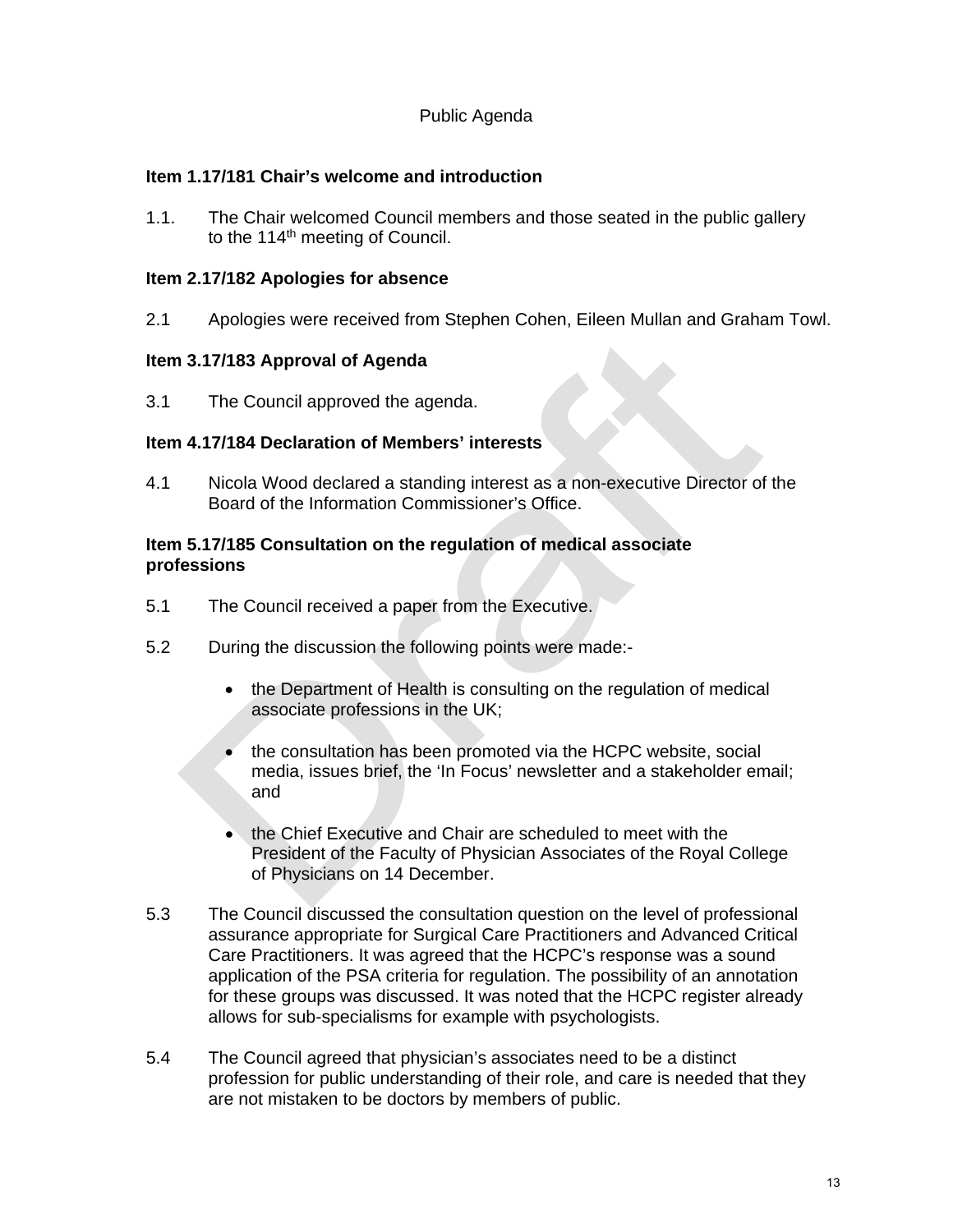5.5 The Council agreed the text of the consultation response

#### **Item 6.i.17/186 Minutes of the Audit Committee meeting held on 21 November 2017**

- 6.i.1 The Council received the minutes of the Audit Committee held on 21 November 2017.
- 6.i.2 Sue Gallone provided the Council with a verbal overview of the business considered by the Committee. It was noted that the Committee intends to hold a strategic risk workshop facilitated by the internal and external auditors. The timing of the workshop will be aligned with the Council's plans for the corporate plan.
- 6.i.3 The Council noted the minutes.

#### **Item 6.ii.17/187 2018-19 budget update**

- 6.ii.1 The Council received a paper from the Executive.
- 6.ii.2 The Council noted that the 2017-18 expenditure forecast and the 2018-19 income forecast were reviewed by the Audit Committee at its November meeting. It was noted that there is limited scope to allocate new resources within the expected budget.
- 6.ii.3 The Council welcomed the reduction in the PSA levy for the coming year.
- 6.ii.4 The Council discussed the presentation of the annual budget. It was agreed that cost headings, without the detailed internal division of resource determined by the Executive, would be more suited for Council's oversight role. The Council requested that cost lines were presented across the HCPC rather than each department specific.
- 6.ii.5 The Council noted the paper.

#### **Item 6.iii.17/188 Review of procurement policy and financial regulations**

- 6.iii.1 The Council received a paper from the Executive.
- 6.iii.2 The Council noted that the Audit Committee considered a revised draft procurement policy in September 2017. In discussion, the Committee agreed that the thresholds for approval of contracts should be different depending on whether the contract is specified within the annual budget or was not anticipated within the budget. The Committee agreed to recommend a revised procurement policy taking this change into account at its meeting in November 2017.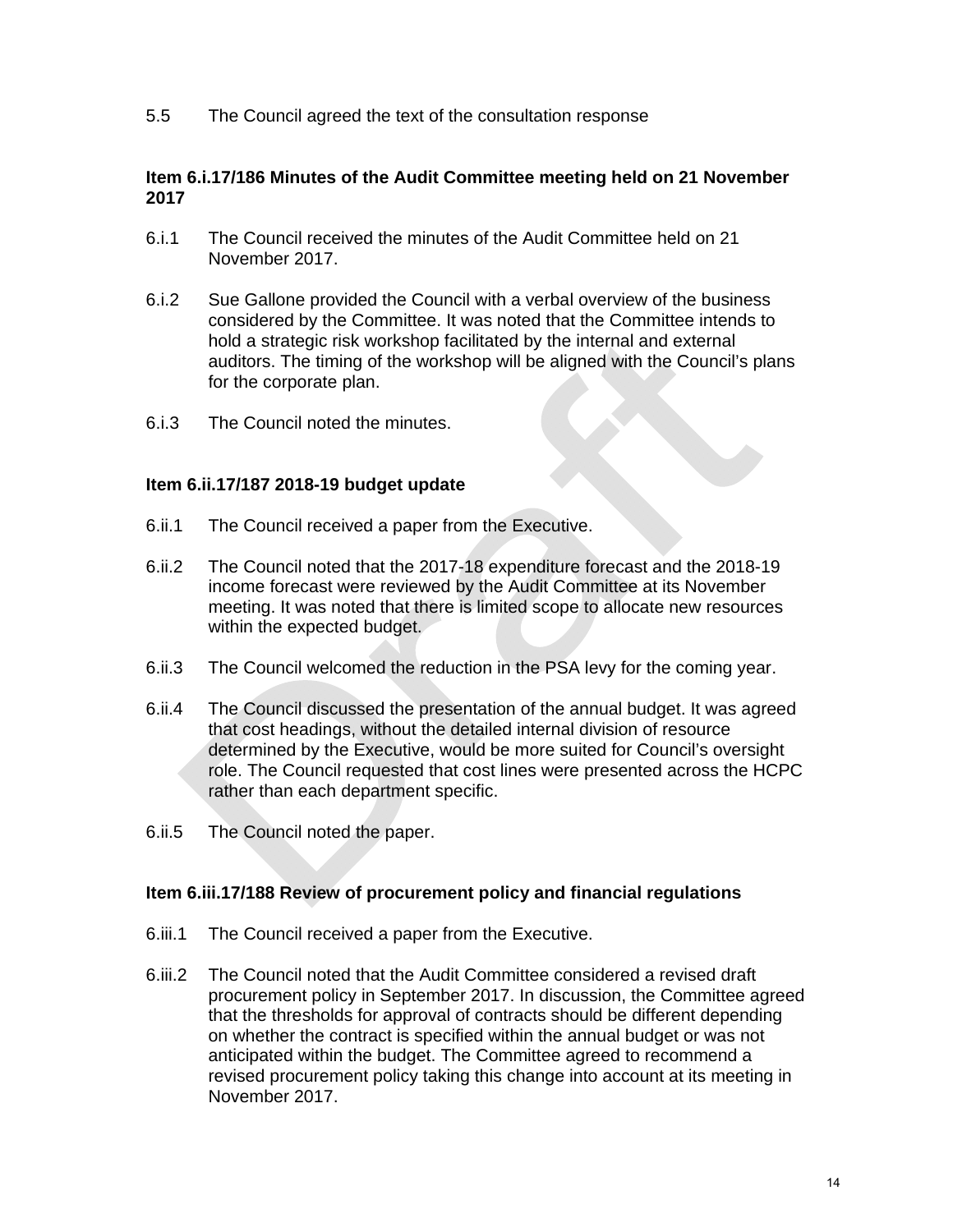- 6.iii.3 The Council agreed that the wording of the policy would be amended to 'up to and including' for clarity process for contracts valued at £250k specifically.
- 6.iii.4 The Council approved the revised procurement policy and financial regulations.

#### **Item 6.iv.17/189 New Bank Account**

- 6.iv.1 The Council received a paper from the Executive.
- 6.iv.2 The Council noted that the Executive proposes to open a new deposit account with Nationwide in order to widen the HCPC options. Nationwide has a credit rating of A from Standard and Poor's and Aa3 from Moody's in keeping with the HCPC's investment policy, and currently offers competitive interest rates.
- 6.iv.3 The Council agreed that future papers relating to bank accounts will be considered in private session to minimise the risk of fraud.
- 6.iv.4 The Council agreed to open a deposit account with Nationwide.

## **Item 7.17/190 Minutes of the Education and Training Committee meeting held on 11 October 2017 and 23 November 2017**

- 7.1 The Council received the minutes of the Education and Training Committee held on 11 October and 23 November 2017. The Chair of the Education and Training Committee provided a summary of the business considered.
- 7.2 The Council noted that the Education and Training Committee would revisit and clarify its previous discussion on its role in the HCPC's consultation process.
- 7.3 The Council noted the minutes.

#### **Item 8.i.17/191 Minutes of the Tribunal Advisory Committee meeting held on 16 November 2017**

- 8.i.1 The Council received the minutes of the Tribunal Advisory Committee held on 16 November 2017. The Executive provided a summary of the business considered.
- 8.i.2 The Council considered that the Tribunal Advisory Committee strategy should be referred to as a plan to avoid the perception that the Committee is a decision making body.
- 8.i.2 The Council noted the minutes.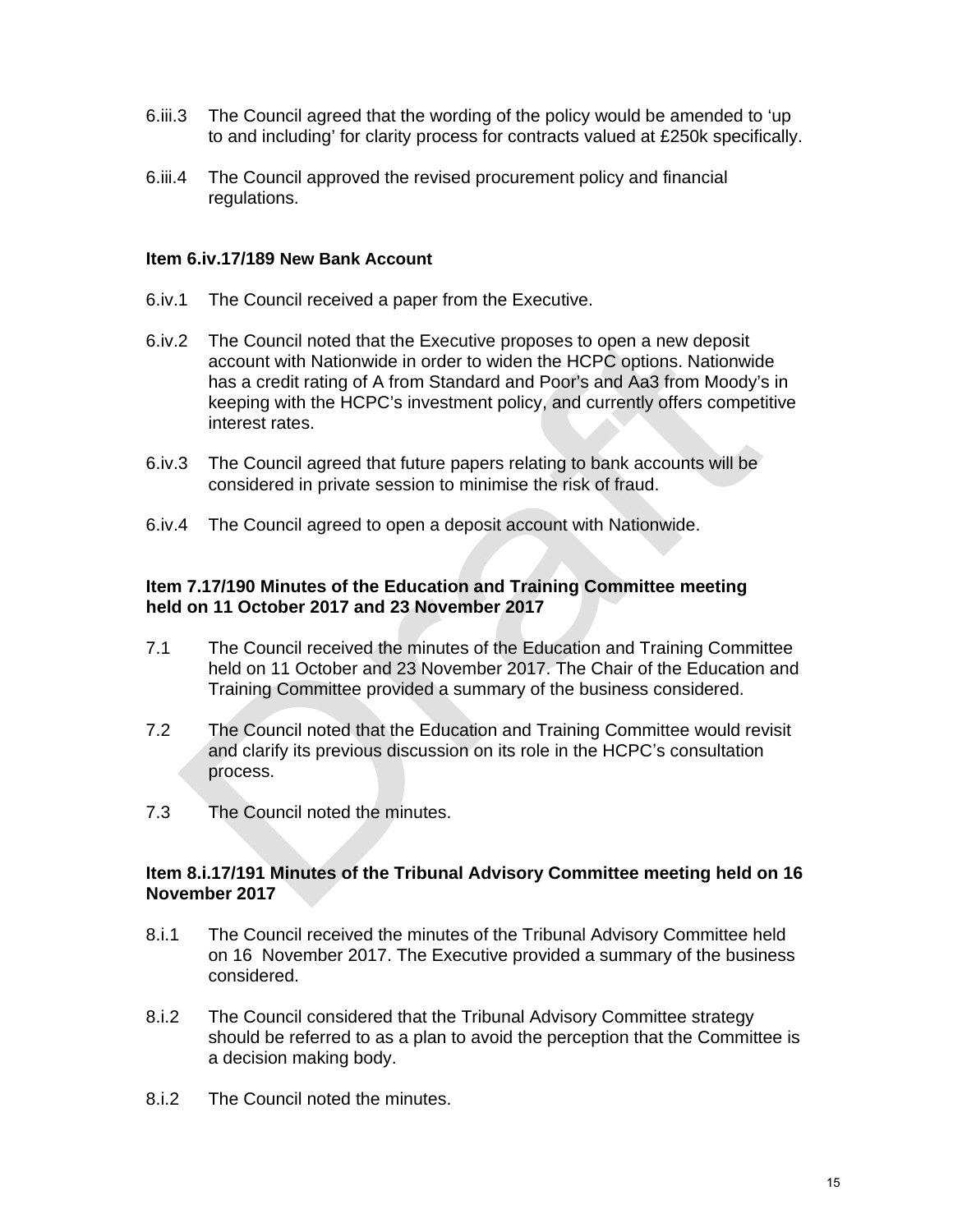## **Item 8.ii.17/192 Competency Framework for panel members**

- 8.ii.1 The Council received a paper from the Executive.
- 8.ii.2 The Council noted that the Tribunal Advisory Committee has undertaken a review of the competency framework for HCPC panel members and panel chairs and a new framework for HCPC legal assessors has been developed. The new frameworks were agreed for recommendation to Council by the TAC at its meeting in November 2017.
- 8.ii.3 The new competency frameworks are in line with current best practice and will provide a robust and practical foundation for panellist recruitment, feedback, learning and self-assessment for reappointment. The frameworks are informed by the Judicial Skills and Abilities Framework 2014 produced by the Courts and Tribunals Judiciary.
- 8.ii.4 The Council expressed its thanks to the Tribunal Advisory Committee for the considerable amount of work put into the revised competency framework
- 8.ii.5 The Council agreed that the framework should be applied to Registration Appeal Chairs.
- 8.ii.6 The Council approved the new competency framework for HCPC panel members, panel chairs and legal assessors.

#### **Item 9.17/193 Fitness to Practise Publication Policy**

- 9.1 The Council received a report from the Executive.
- 9.2 The Council noted that the Solicitor to Council has undertaken a review of the HCPC fitness to practise publication policy in response to the establishment of the HPCTS. This review was completed following difficulties the HCPTS were having explaining the policy to registrant's queries about publications on the HPCTS website despite the policy remaining under the HCPC.
- 9.3 The Council noted that amendments have been made to the Consent Orders section, emphasising that hearings will be published in the same away as other fitness to practise decisions.
- 9.4 The Council noted that the length of time decisions are published was agreed in consultation with the professional bodies and trade unions. The Council agreed that the publication policies of the other regulators should be considered when significantly amending the HCPC's policy.
- 9.5 The Council approved the amended fitness to practice publication policy.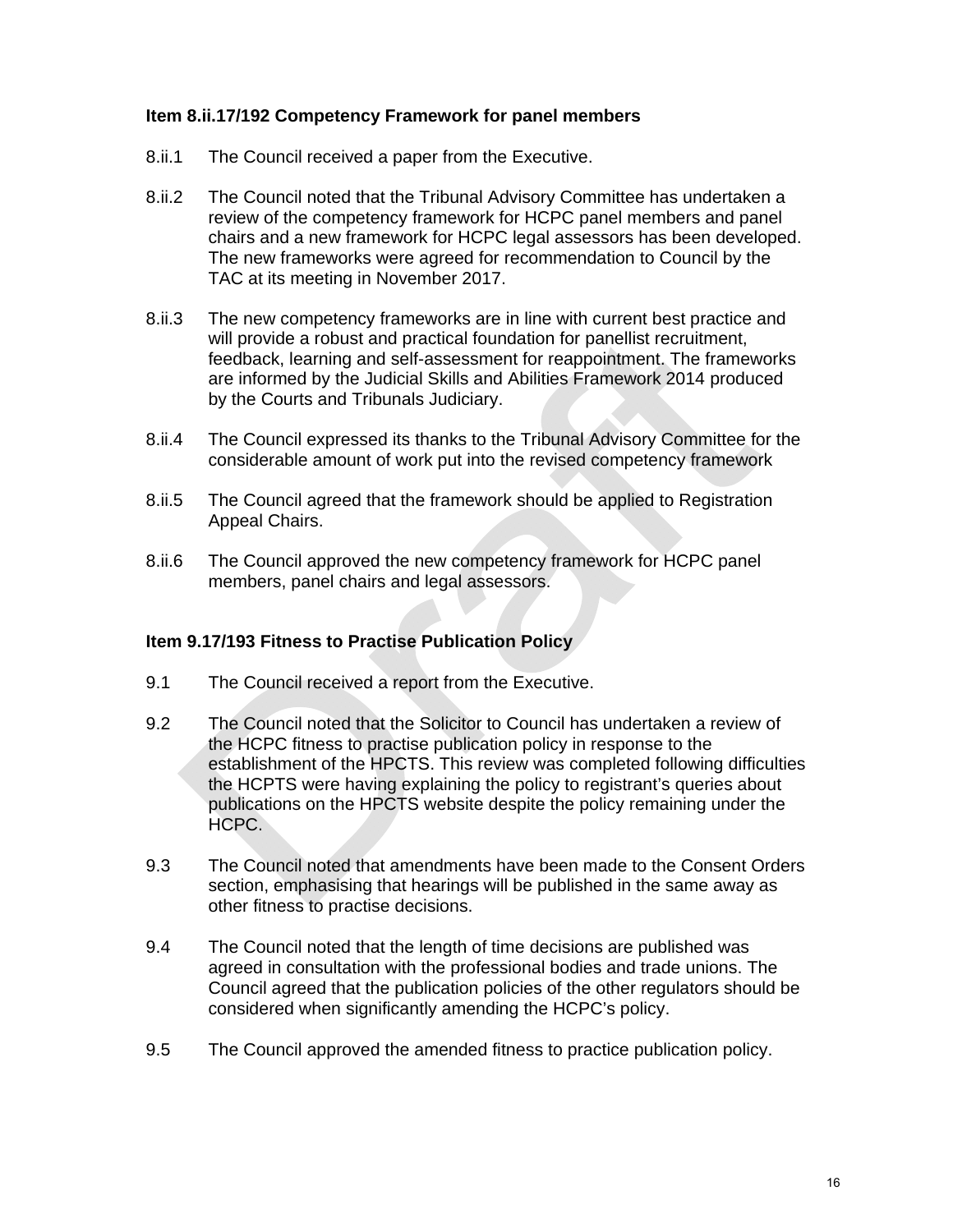## **Item 10.i.17/194 Minutes of the Remuneration Committee meeting held on 9 October 2017**

- 10.i.1 The Council received the public minutes of the Remuneration Committee held on 9 October 2017.
- 10.i.2 The Council noted the minutes.

## **Item 10.ii.17/195 Remuneration Committee Terms of Reference**

- 10.ii.1 The Council received a paper from the Executive.
- 10.ii.2 The Council noted that the Remuneration Committee discussed their terms of reference at their meeting of 9 October 2017 and agreed to propose a minor amendment relating to benefits.
- 10.ii.3 The Council approved the revised terms of reference for the Remuneration Committee.

#### **Item 11.17/196 Any other business**

11.1 There was no further business.

#### **Item 12.17/197 Future agenda items**

- 12.1 The Council noted that a meeting will be held on 18 January to consider the HCPC's response to the regulation reform consultation only. A session on the corporate plan will also held.
- 12.2 The Council agreed that its meeting in February 2018 will take place on one day. The following items will be considered
	- Workshop on PSA standards
	- Fee increase analysis
	- Draft corporate plan
	- Strategic risk workshop verbal update
- 12.3 The Council requested that a live agenda plan be maintained on member's iPads.

#### **Item 13.17/198 Meeting evaluation**

- 13.1 The Council agreed that the level of detail within some finance papers is challenging to analyse and requested that the Executive provide more narrative summary of the key issues.
- 13.2 The Council requested that the Executive alert members to any paper updates when they happen.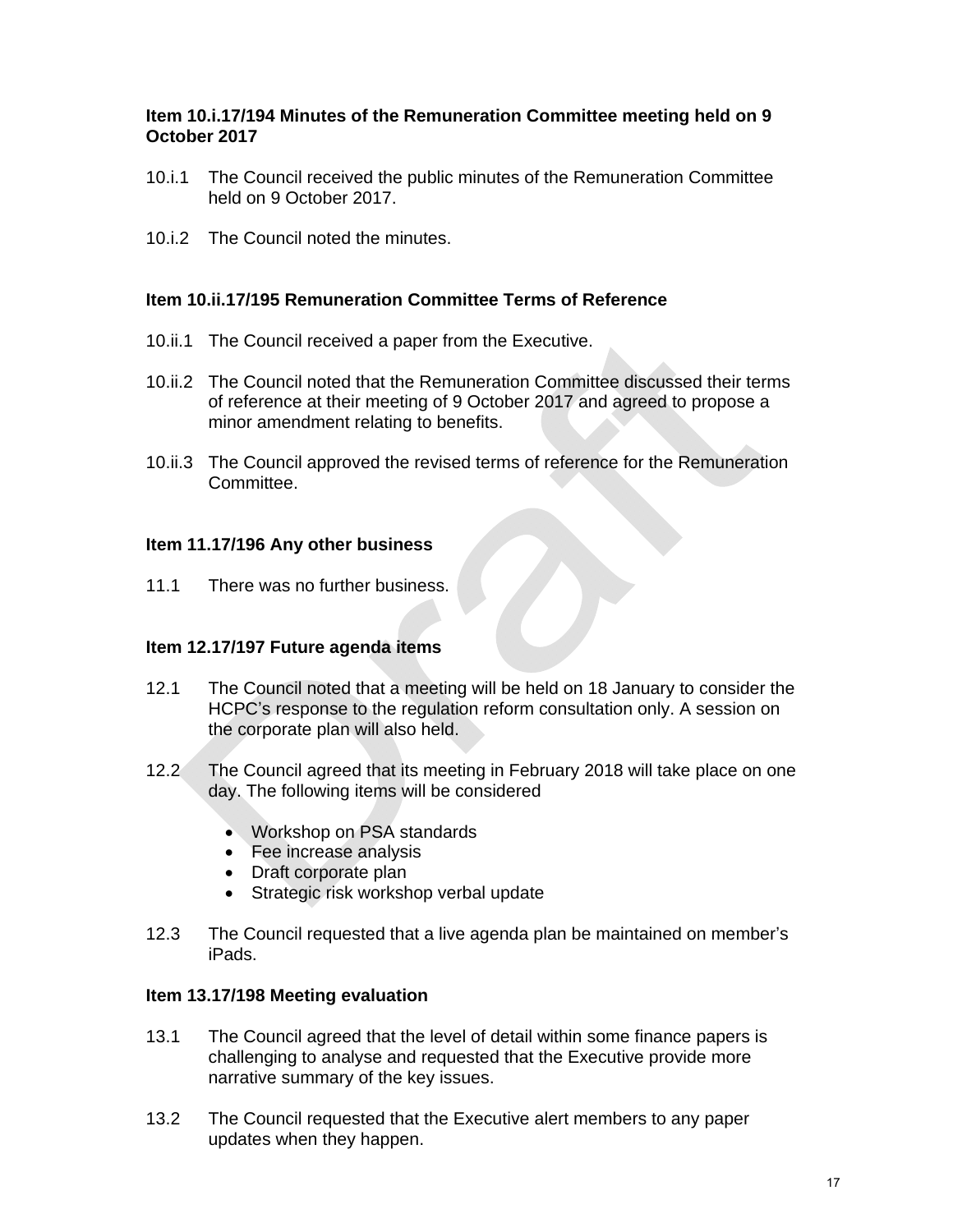## **Item 14.17/189 Date and time of next meeting**

14.1 Thursday 18 January at Park House, 184 Kennington Park Road, London SE11 4BU at 10:30am.

## **Item 15.17/90 Resolution**

#### **Resolution**

The Council is invited to adopt the following:

'The Council hereby resolves that the remainder of the meeting shall be held in private, because the matters being discussed relate to the following;

- (a) information relating to a registrant, former registrant or application for registration:
- (b) information relating to an employee or office holder, former employee or applicant for any post or office;
- (c) the terms of, or expenditure under, a tender or contract for the 60 purchase or supply of goods or services or the acquisition or disposal of property;
- (d) negotiations or consultation concerning labour relations between the Council and its employees;
- (e) any issue relating to legal proceedings which are being contemplated or instituted by or against the Council;
- (f) action being taken to prevent or detect crime to prosecute offenders;
- (g) the source of information given to the Council in confidence; or
- (h) any other matter which, in the opinion of the Chair, is confidential or the public disclosure of which would prejudice the effective discharge of the Council's functions.'

| <b>Item</b> | <b>Reason for Exclusion</b> |
|-------------|-----------------------------|
| 16          |                             |
| 17 i        |                             |
| 17 ii       | . റ                         |
|             |                             |

Summary of matters considered in private session:-

- The Council noted the private minutes of recent Audit, Education and Training and Remuneration Committee meetings.
- The Council approved the appointment of haysmacintyre as HCPC's external auditors for a term of 5 years to start with the year ending March 2018.

Chair: …………………………..

Date: …………………………..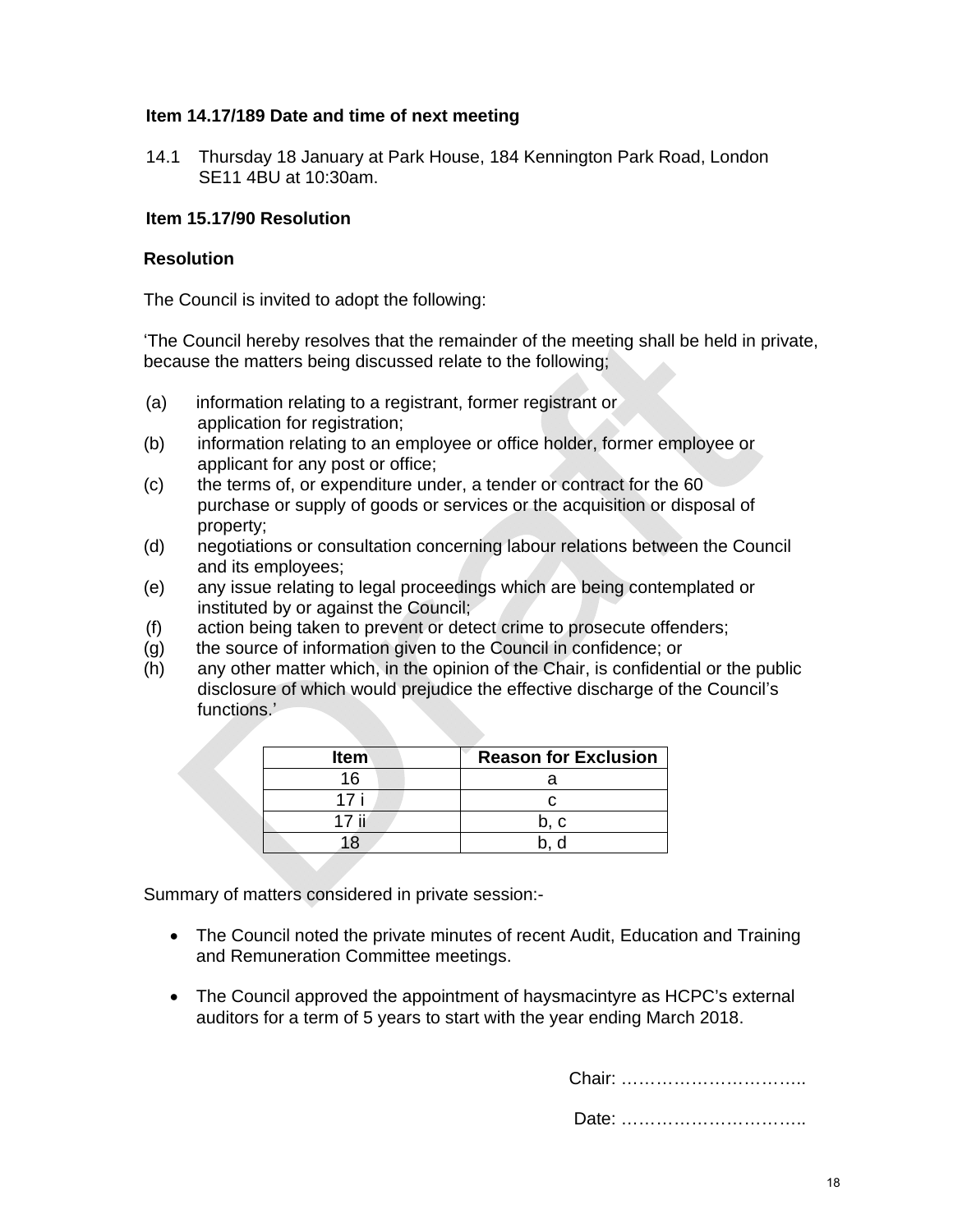## health & care hcp professions<br>council

# **Council**

**Minutes of the 115th meeting of the Health and Care Professions Council as follows:-** 

- **Date:** Thursday 18 January 2018
- **Time:** 11.45am
- **Venue:** Rooms D & G, Health and Care Professions Council, Park House, 184 Kennington Park Road, London SE11 4BU
- **Present:** Elaine Buckley (Chair) Stephen Cohen Maureen Drake Kathryn Foreman Sue Gallone Sonya Lam Joanna Mussen Eileen Mullan Gavin Scott Robert Templeton

#### **In attendance:**

Claire Amor, Secretary to Council John Barwick, Acting Director of Fitness to Practise Roy Dunn, Head of Business Process Improvement Guy Gaskins, Director of Information Technology Abigail Gorringe, Director of Education Michael Guthrie, Director of Policy and Standards Teresa Haskins, Director of Human Resources Jonathan Jones, Stakeholder Engagement Manager Louise Lake, Director of Council and Committee Services Jacqueline Ladds, Director of Communications Josh Niderost, Council of Deans of Health Greg Ross-Sampson, Director of Operations Harjit Sandhu, National Community Hearing Association Marc Seale, Chief Executive and Registrar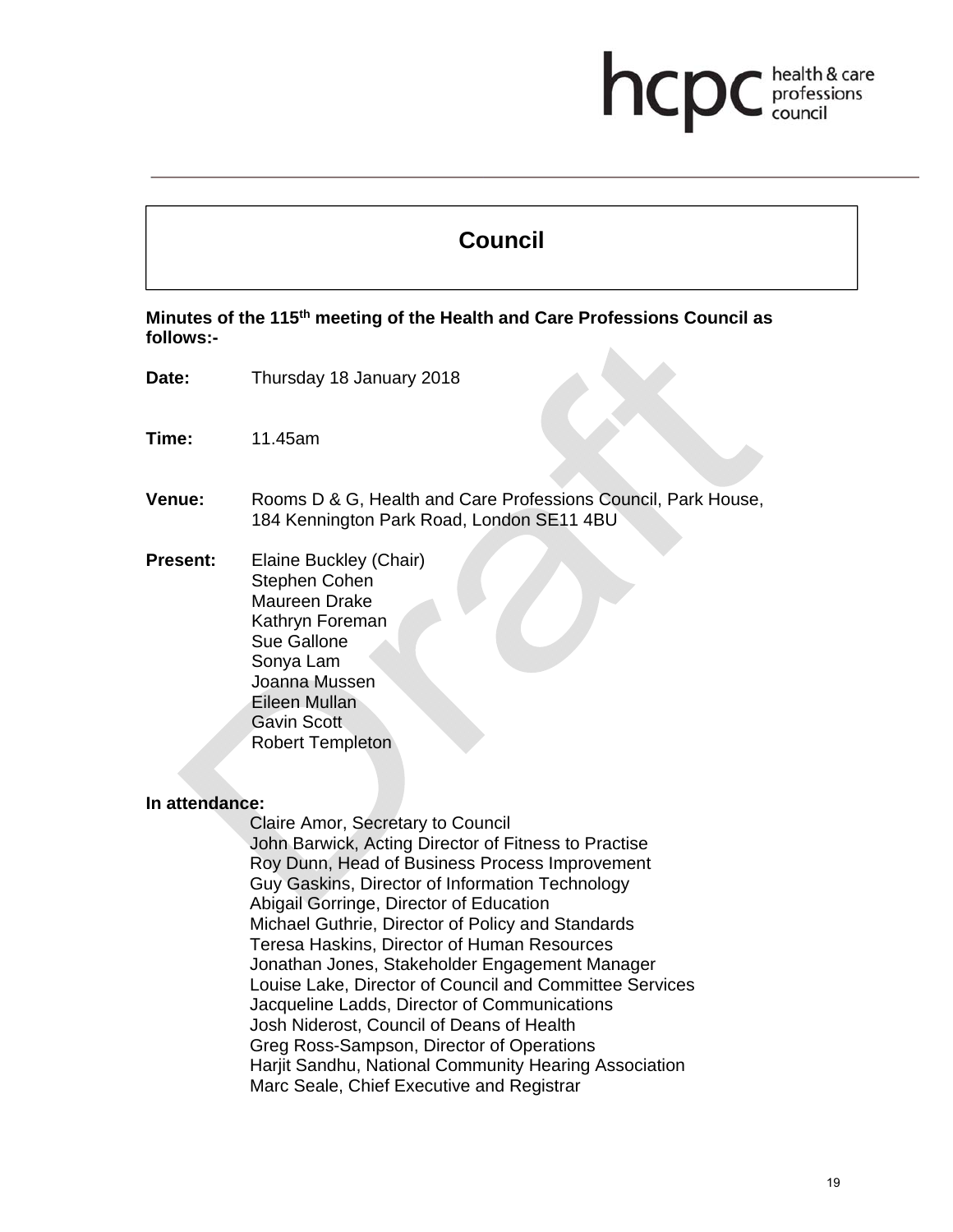## Public Agenda

## **Item 1.18/1 Chair's welcome and introduction**

- 1.1. The Chair welcomed Council members and those seated in the public gallery to the 115<sup>th</sup> meeting of Council.
- 1.2. The Chair welcomed Kathryn Foreman to her first meeting of the Council, having been appointed as a Lay member of the Council on 1 January 2018.

#### **Item 2.18/2 Apologies for absence**

2.1 Apologies were received from Graham Towl and Stephen Wordsworth.

## **Item 3.18/3 Approval of Agenda**

3.1 The Council approved the agenda. It was noted that the Chief Executive would provide a verbal update on recent activity.

## **Item 4.18/4 Declaration of Members' interests**

4.1 Members had no interests to declare.

## **Item 5.18/5 Chief Executive's update**

- 5.1 The Council received an overview of recent activity and engagement from the Chief Executive.
- 5.2 The Council noted the following points:-
	- in December, the Chief Executive and PSA Chief Executive Harry Cayton were invited to share views on regulatory reform at a meeting with Phillip Dunne, Minister for Health;
	- as a result of the recent cabinet reshuffle, Phillip Dunne is no longer Health Minister for regulation, his replacement has not been announced. Additionally, a new Minister with responsibility for children's social work is expected to be announced shortly. When these appointments are announced the HCPC will write to the new Ministers;
	- the Chair and Chief Executive recently met with the Scottish Minister for Health and Sport to discuss the regulation of Physicians Associates and regulatory reform. The HCPC's views on these issues were positively received. The Minister committed to writing to the Secretary of State for Health and Social Care to express the Scottish government's view on these matters. A meeting with the Welsh Minister is scheduled to take place shortly;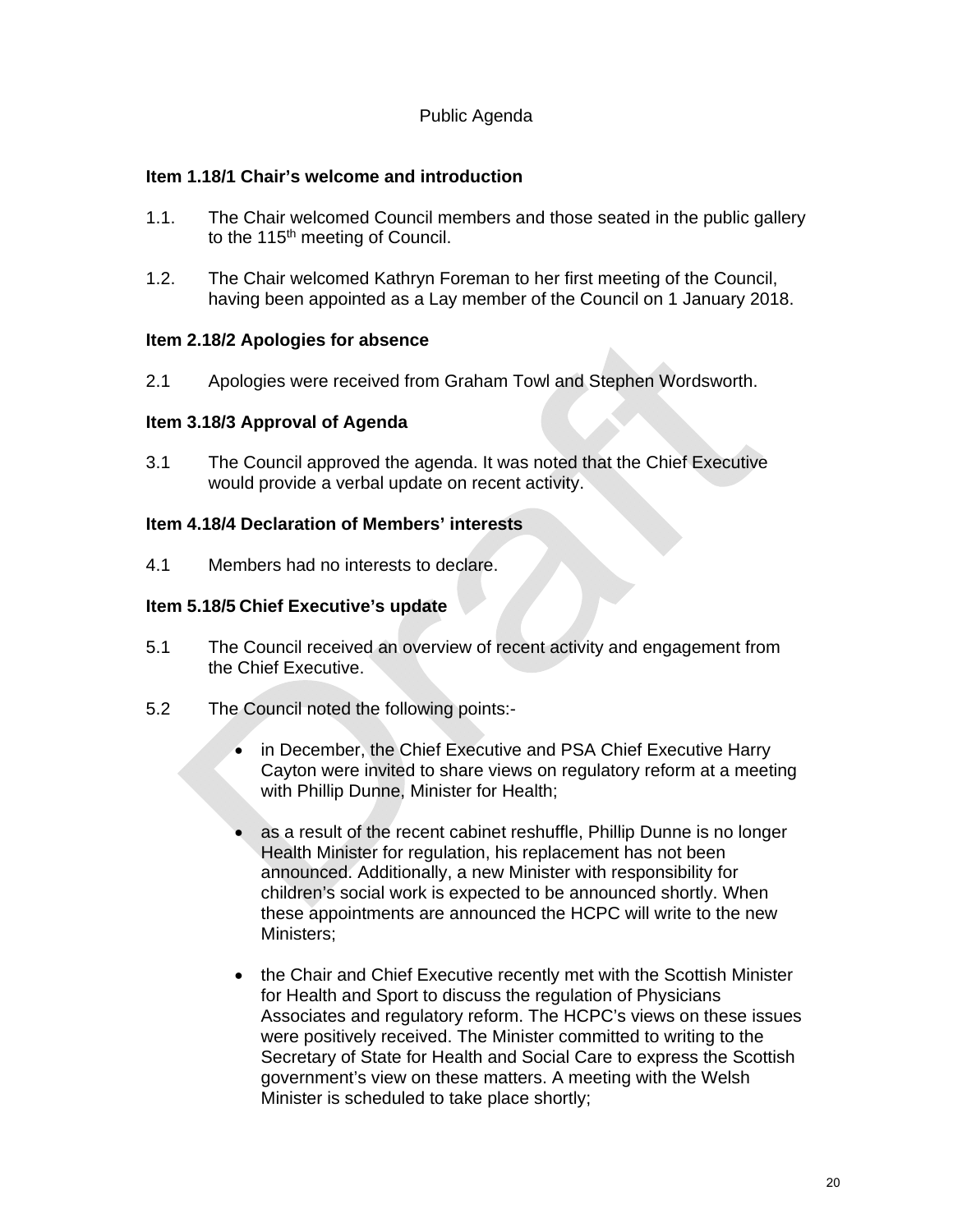- a recent round table discussion with professional bodies on the regulatory reform agenda has been very successful with much commonality of views; and
- negotiations with the GCC for lease of office space are expected to conclude shortly. The GCC are shortly due to hold a Council meeting at the HCPC offices and toured the building's facilities.
- 5.3 In response to a question, it was noted that the future financial challenges faced by the HCPC as a result of the transfer of social worker regulation in England were discussed with the Scottish Minister. The possibility of a fee rise in the future was discussed. The reasons it may be needed were understood, but there was a preference for any increases to be kept to a minimum. Possible fee increases were not discussed with the professional bodies at the recent round table meeting as it was felt this would detract from the regulatory reform focus of discussions.

## **Item 6.18/6 HCPC's draft consultation response on "Promoting professionalism, reforming regulation"**

- 6.1 The Council received a paper from the Executive.
- 6.2 The Council noted the following points:-
	- the Department of Health and Social Care is consulting on behalf of the four UK governments on reforming the regulation of healthcare professions;
	- the HCPC's draft response to the consultation has been informed by the Council workshop held in December 2017;
	- the HCPC issued a statement when the consultation was launched. A further statement will be issued when the HCPC responds to the consultation; and
	- the Council is asked to agree the HCPC's response and any key messages for inclusion in the HCPC's statement.
- 6.3 The Council discussed previous commitments to commonality of message by the health professionals' regulators. It was noted that a meeting of the regulators' executive leads in this area took place recently. There were commonalities in responses to many of the questions and a draft narrative for potential inclusion in responses was circulated. At the time of the meeting, it was unclear whether regulators intended to use the narrative. To date, the narrative has not been used in the two draft responses the HCPC has had sight of. The Executive and Chair consider that the narrative is well reflected in the HCPC's response and that HCPC specific areas have been highlighted in the introduction.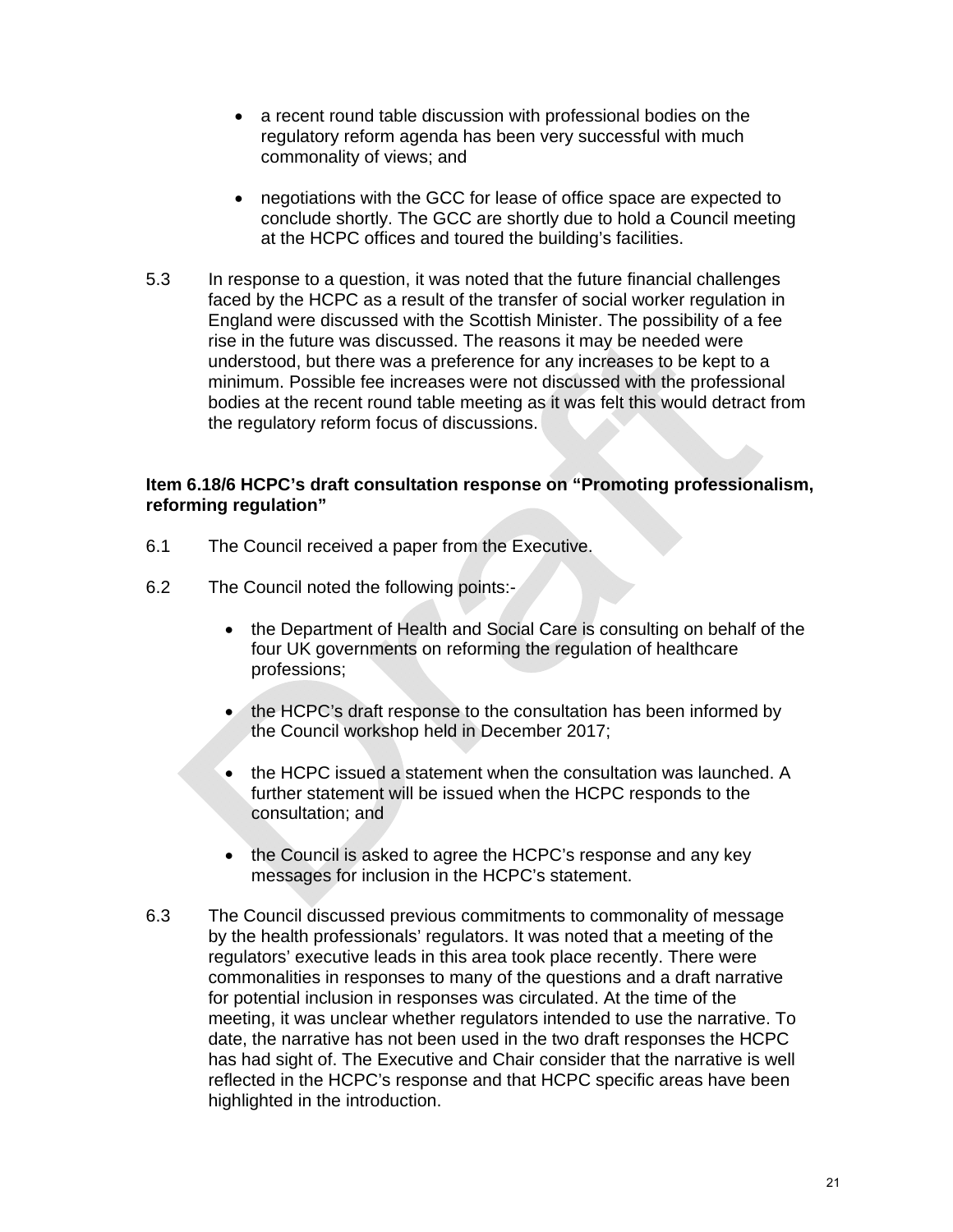- 6.4 The Council discussed and agreed the following amendments to the draft consultation response:-
	- paragraph 1.2 of the response should be explicit on the HCPC's geographical responsibility;
	- more detail should be included on the possibility of joint working if legislative change is not forthcoming. This would reflect the HCPC's positivity towards exploring all opportunities for collaboration;
	- paragraph 3.3.8 should be amended to remove reference to disappointment;
	- paragraph 3.3.6 should be amended to remove the term 'on balance'; and
	- the benefits of being able to issue undertakings should be included when mediation is discussed.
- 6.5 The Council discussed the key messages to be communicated in the HCPC's statement on its response. The following points were agreed:-
	- regulatory reform has the potential to strengthen the HCPC's public protection remit and public understanding of regulation;
	- the benefits of multi professional regulation and its potential to reduce costs in the regulatory sector should be highlighted; and
	- the Department of Health's recent name change to the Department of Health and Social Care signals the benefits of joining health and social care regulation. The HCPC is the only health professions regulator to currently do this.
- 6.6 The Council agreed the text of the consultation response, subject to the amendments outlined in paragraph 6.4 and any minor editing amendments.

## **Item 7.18/7 Any other business**

7.1 Stephen Cohen provided a verbal update on the Audit Committee's recent meeting to review budgeting principles. It was noted that the Committee received an early draft of the budget for 2018-19. The focus of discussion was if the budget should aim to break even or create a surplus to build reserves in preparation for the expected reduction in income post social work transfer. The Council agreed to receive a paper at its February meeting on budgeting principles. The Council requested that a series of options be presented at a high level to illustrate the different approaches possible.